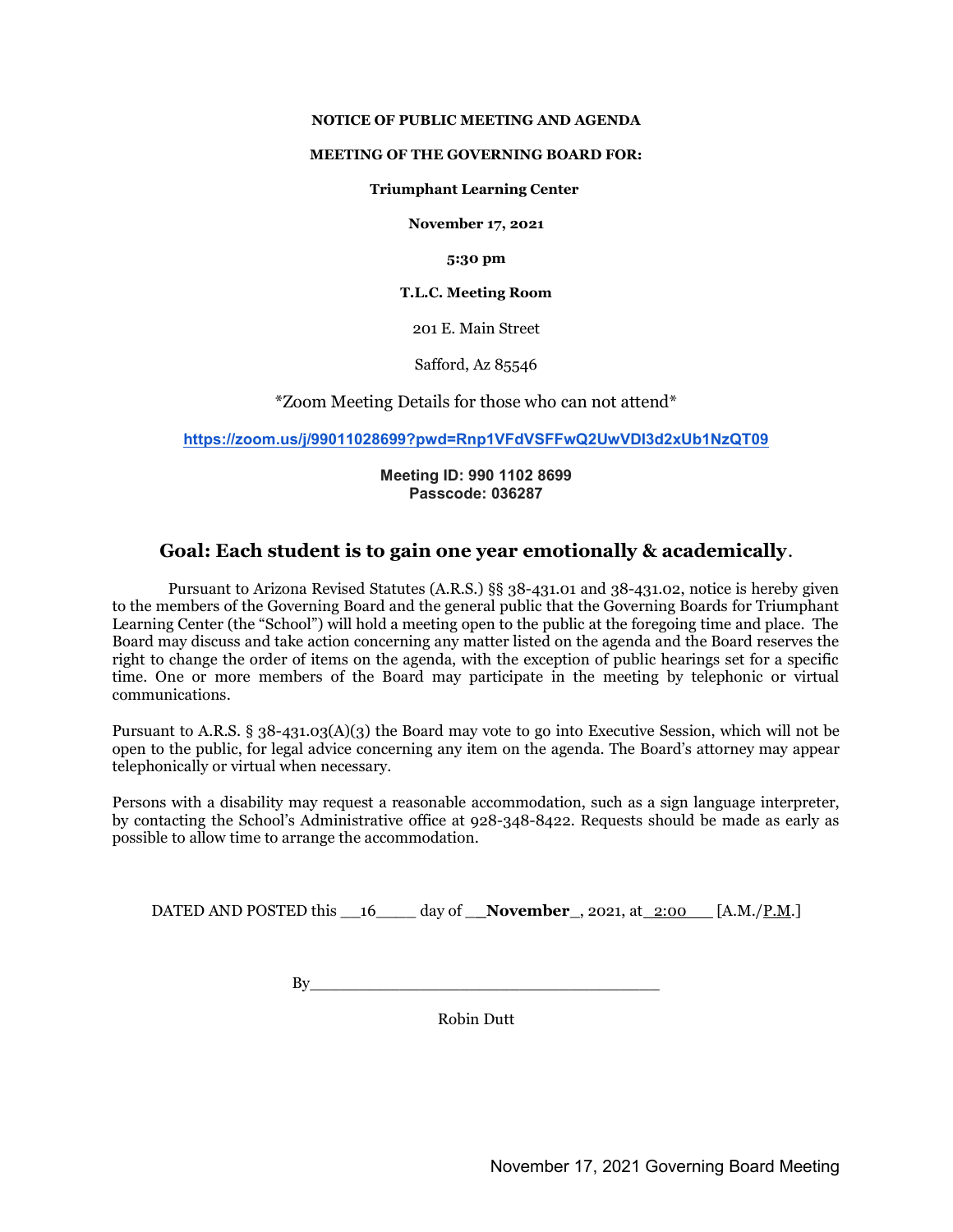# Agenda

## 1. Call to Order

- Opened in prayer "We are thankful for this leadership that God has provided"
- 2. Roll Call

| <b>Absent</b> | <b>Present</b> | <b>Name</b>                         |
|---------------|----------------|-------------------------------------|
|               |                | <b>Robin B. Dutt</b>                |
|               |                | <b>Jack Mortensen</b>               |
|               |                | <b>Tom Thompson</b>                 |
|               |                | Dan Ziccarelli *via phone then zoom |
|               |                | <b>Nona Herrington</b> *via zoom    |

## 3. New Business:

## A. Review and Approve of October 20, 2021 Minutes

- Tom moved. Nona 2nd
- 5- yay 0-Nay
- B. Sign and Approve warrants
	- Reviewed by the board
- 4. Integrity Report
- 5. Financials
	- Reconciliation (Bank Statements)
	- Profit & Loss
	- Budget Vs. Actuals
	- Balance Sheets
	- Cash Balances
	- Past reconciliations